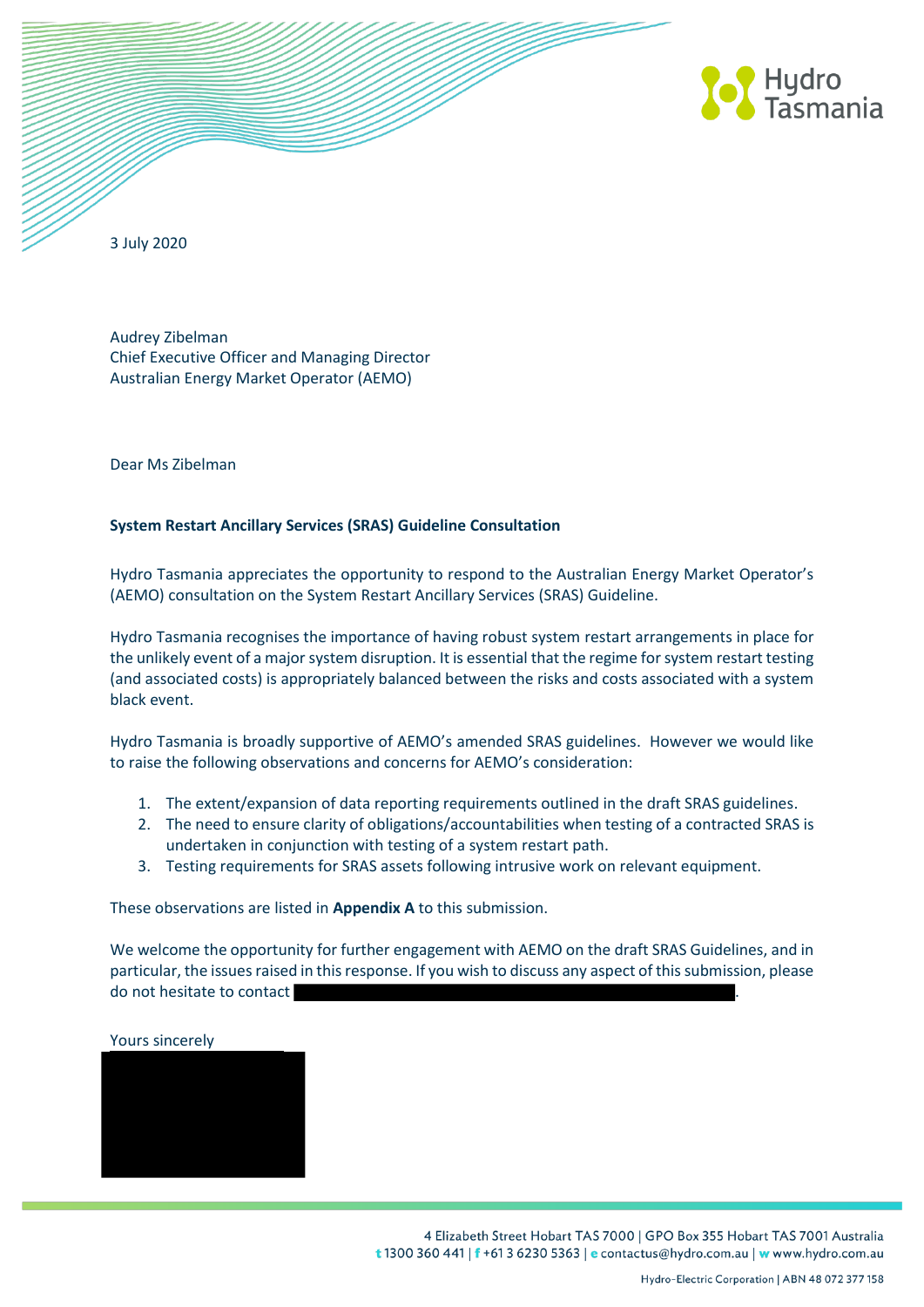

# **Appendix A – Hydro Tasmania's comments on the proposed SRAS guideline amendments**

### **3.3 New framework for the physical testing of system restart paths**

*AEMO asks stakeholders to consider whether the draft SRAS Guideline, including Appendix B, provides sufficient guidance on the requirements under the Amending Rule for the new testing regime.*

### **(a) Testing Data requirements**

Hydro Tasmania is concerned about the extent of the data reporting requirements outlined in Appendix B (System Restart Test) for participants involved in the testing of system restart paths. Hydro Tasmania is concerned that this requirement may create a significant imposition on participants engaging in the test, particularly if the expectation is that this data is mandatory. This concern is similar to, and expanded on, in response (a) to question 3.4 below.

### **3.4 SRAS testing and test procedures**

*AEMO asks stakeholders to consider whether any additional changes to the SRAS Guideline are needed to facilitate identification of differences between test procedures and actual restart procedures, or other improvements or clarification in relation to testing.*

Hydro Tasmania would like to raise the following issues for AEMO to consider further:

## **(a) Testing Data requirements:**

One of the major differences in the technical requirements in the proposed SRAS guideline, as highlighted in the extracts below, is the significant increase in data requirements from the existing 2017 SRAS guideline to the proposed 2020 SRAS Guideline:

APPENDIX A. SRAS test requirements; 2a Start (non-TTHL):

#### **2017 SRAS Guideline:**

*As a minimum, continuous recordings of generator MW, Voltage, Frequency over the duration of the test.*

#### **Proposed 2020 SRAS Guideline:**

*Provide data showing output trends of SRAS unit. As a minimum, continuous recordings of MW, Mvar, voltage (RMS), current (RMS), frequency over the duration of the test. During transients that occur during the test also provide three phase instantaneous waveforms for voltage and current at unit terminals and other points of interest.*

While the data requirements in the existing guideline, for generating units, generally align with the Generator Performance Standards requirement for Remote Monitoring (S5.2.6.1), the requirements in the proposed SRAS Guideline are substantially increased.

Many generating units for instance do not have the existing capability to '*monitor the three phase instantaneous waveforms for voltage and current at unit terminals and other points of interest'.* This monitoring capability would then either need to be installed permanently at substantial cost, (in the order of tens of thousands of dollars per point) or alternatively temporary monitoring equipment would need to be set-up for a particular test.